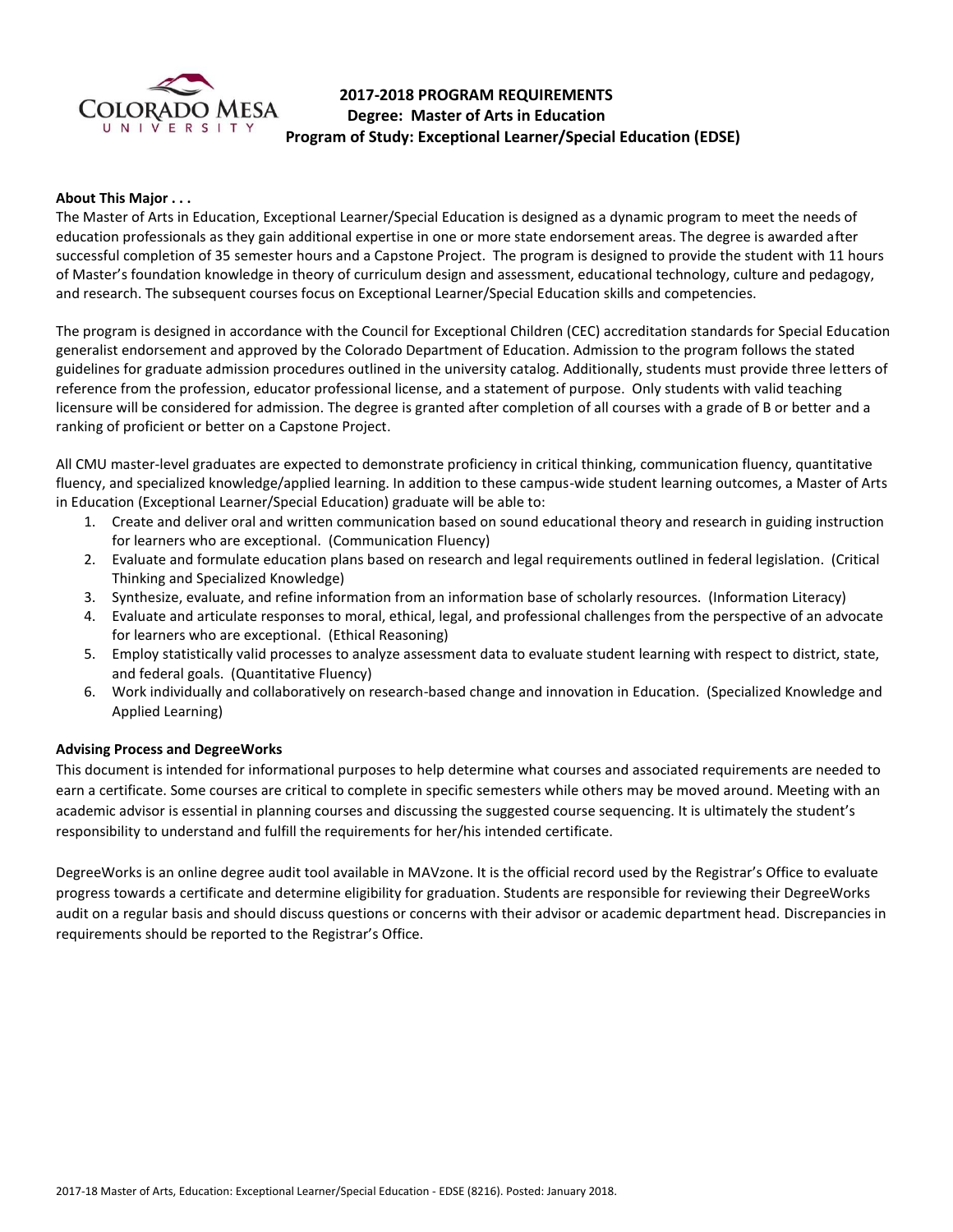# **Graduation Process**

Students must complete the following in the first two months of the semester prior to completing their certificate requirements (for one semester certificates complete in the first week of class):

- Review their DegreeWorks audit and create a plan that outlines how unmet requirements will be met in the final semester.
- Meet with their advisor and modify their plan as needed. The advisor must approve the final plan.
- Submit the "Intent to Graduate" form to the Registrar's Office to officially declare the intended graduation date and commencement ceremony plans.
- Register for all needed courses and complete all requirements for each degree sought.

Submission deadlines and commencement details can be found at [http://www.coloradomesa.edu/registrar/graduation.html.](http://www.coloradomesa.edu/registrar/graduation.html)

If your petition for graduation is denied, it will be your responsibility to apply for graduation in a subsequent semester. Your "Intent to Graduate" does not automatically move to a later graduation date.

## **INSTITUTIONAL GRADUATE DEGREE REQUIREMENTS**

The following institutional requirements apply to all CMU graduate-level degrees. Specific programs may have different requirements that must be met in addition to institutional requirements.

- Graduate certificates consist of a minimum of 5 credit hours. Master's degrees consist of a minimum of 30 credit hours. Doctoral degrees consist of a minimum of 60 credit hours
- All credits in a graduate program must be minimally at the 500-level.
- At least fifty percent of the credit hours must be taken at CMU.
- Students must achieve a 3.00 cumulative GPA or higher in all CMU coursework.
- A course may only be used to fulfill one requirement for each degree/certificate.
- Capstone exit assessment/projects (e.g., Major Field Achievement Test) requirements are identified under Program-Specific Requirements.
- The Catalog Year determines which program sheet and certificate requirements a student must fulfill in order to graduate. Visit with your advisor or academic department to determine which catalog year and program requirements you should follow.
- See "Requirements for Graduate Degrees and Certificates" in the catalog for a complete list of graduation requirements.

# **PROGRAM-SPECIFIC REQUIREMENTS**

- 35 semester hours for the Master of Arts in Education, Exceptional Learner/Special Education.
- Students must earn a "B" in every course at the graduate level.
- A bachelor's degree from an accredited college is required, prior to beginning the program.
- Admission to the program follows the general admissions policies and procedures for graduate programs outlined in the university catalog and online.
- A Statement of Purpose commenting on your personal educational philosophy and interest in the program and evidence of active involvement with youth and a copy of your Colorado Teaching Certificate are required.
- It is recommended that students work closely with a faculty advisor when selecting courses and scheduling classes prior to registration.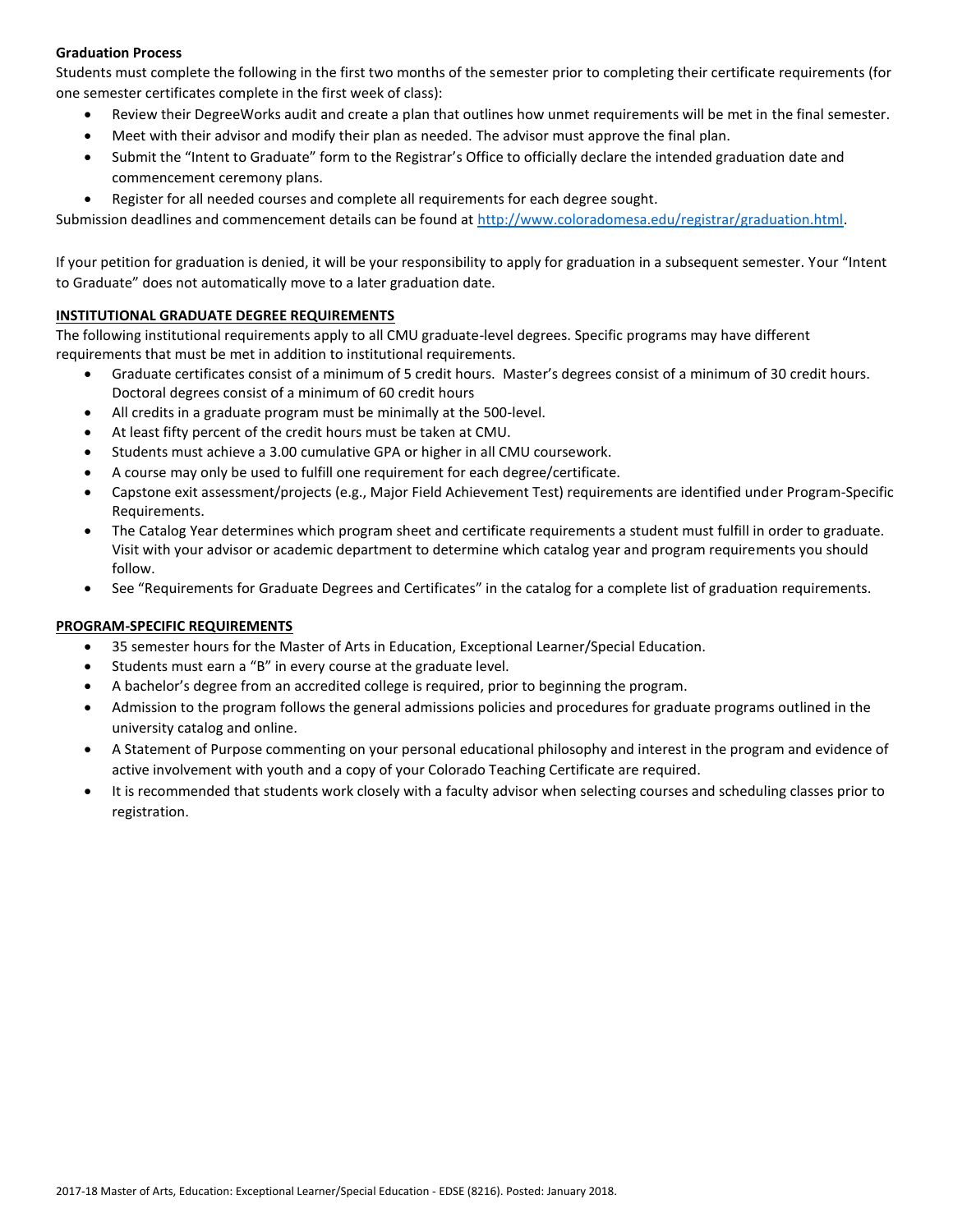## **MASTER OF ARTS: EDUCATION, EXCEPTIONAL LEARNER/SPECIAL EDUCATION REQUIREMENTS** (35 semester hours)

## **Core Courses** (11 credits)

- $\Box$  EDUC 500 Culture and Pedagogy (3)
- $\square$  EDUC 501 Educational Technology (2)
- $\Box$  EDUC 502 Theory, Design, and Assessment of Curriculum (3)
- $\square$  EDUC 503 Introduction to Educational Research and Design (3)

# **Exceptional Learner Courses** (24 semester hours)

- $\square$  EDSE 500 Foundations of Special Education Including Law (3)
- $\square$  EDSE 501 Instructional Strategies in Special Education (3)
- $\square$  EDSE 502 Behavioral Interventions for the Learner with Special Needs (3)
- $\Box$  EDSE 503 Methods of Teaching Students w/Mild Disabilities Reading & Math (3)
- $\square$  EDSE 506 Educating Students with Low Incidence Disabilities in Inclusive Environments (3)
- $\square$  EDSE 510 The Learner who is Twice Exceptional Including Gifted and Talented (3)
- EDSE 515 Internship K-6 Elementary Practicum in Special Education (3)
- EDSE 520 Internship 7-12 Secondary Practicum in Special Education (3)

# **Additional Requirements**

 $\Box$  Capstone Project: Students are required to achieve proficiency on all elements of a Capstone Project completed by the final semester of the program. The Capstone Project evaluates the critical thinking and problem solving skills of candidates in relation to the Colorado Special Education, Generalist standards.